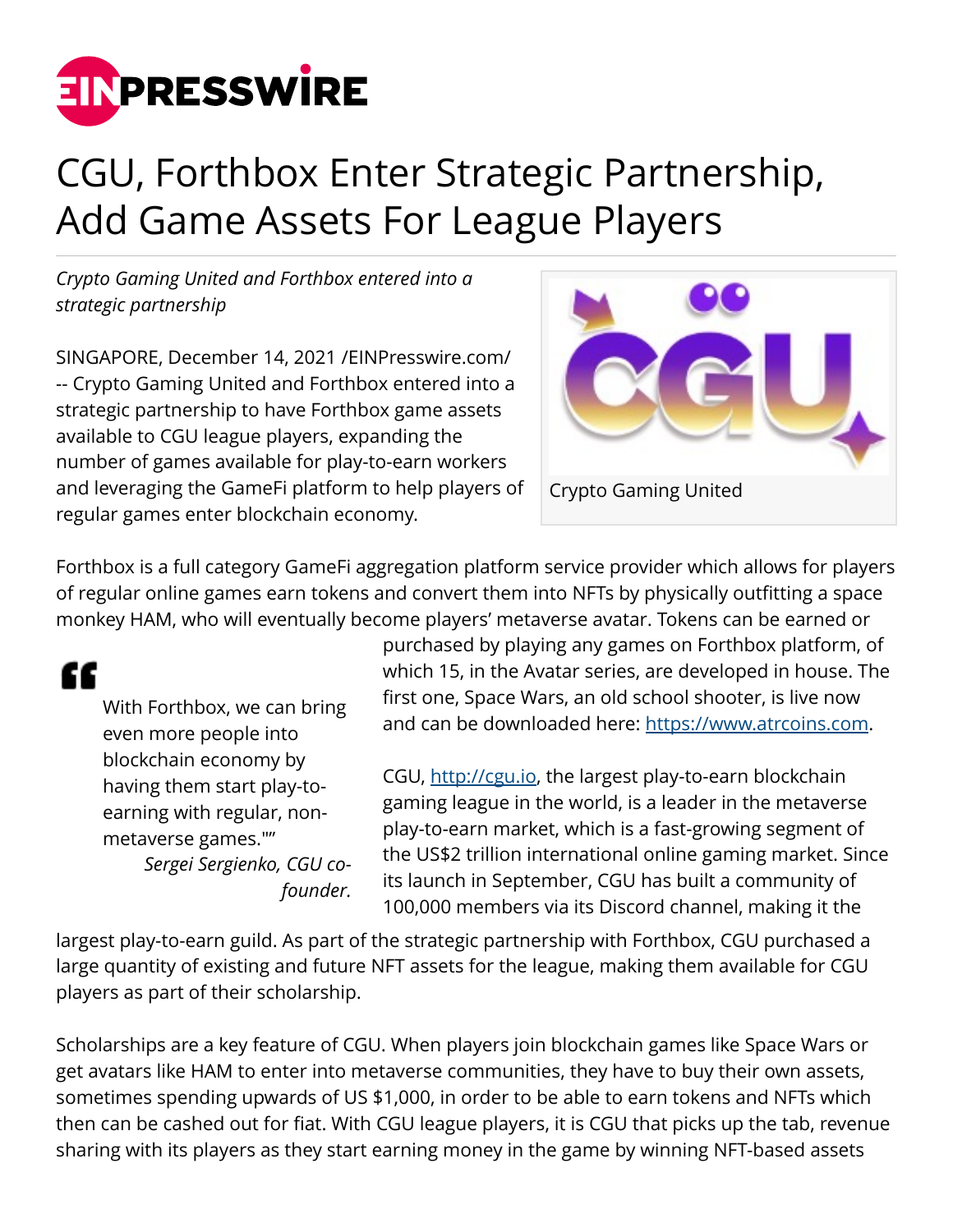and cashing them out via CGU's marketplace.

"We are very excited to add a whole GameFi platform to CGU's play-to-earn universe," said Sergei Sergienko, CGU co-founder. "With Forthbox, we can bring even more people into blockchain economy by having them start play-toearning with regular, non-metaverse games, slowly working their way up to minting NFT assets and gaining important metaverse skills which they will need in the job market of the 21st century."

Thousands of CGU league members are currently earning about \$1,000 per month by earning NFT assets in various games and cashing them out via CGU platform. With Forthbox, members will



need to have Forthbox tokens to progress to HAM NFT minting and trading.

Since being introduced at US \$0.01 on November 28, 2021, FBX has been steadily appreciating, now trading above US \$0.2.

"We are glad that CGU has joined us in our mission to bring non-blockchain gamers into blockchain, and metaverse, economy," said Jacky Wong, Forthbox co-founder. "We look forward to introduce Avatar series games and HAM to tens of thousands of CGU players around the world."

To support its thousands of players, CGU recently raised a total of US\$17.5 million in three investment rounds, the last one being the actual IDO of the CGU token on the TimeX exchange. The IDO was hugely successful and sold out in a record 6 seconds. In total, CGU has 1 billion tokens, of which the majority (58%) is reserved for the CGU community and treasury.

The surge of new members joining CGU has pushed the token price past US\$2 – valuing CGU's fully diluted market cap over US\$2 billion. The CGU token, built on Binance Smart Chain, can currently be purchased on TimeX, Pancakeswap, and Olive.Cash exchanges, with more exchange listings to come soon. Timebridge.org, also part of CGU's tech ecosystem, can be used to covert CGU token from Binance Smart Chain to Ethereum.

About Crypto Gaming United